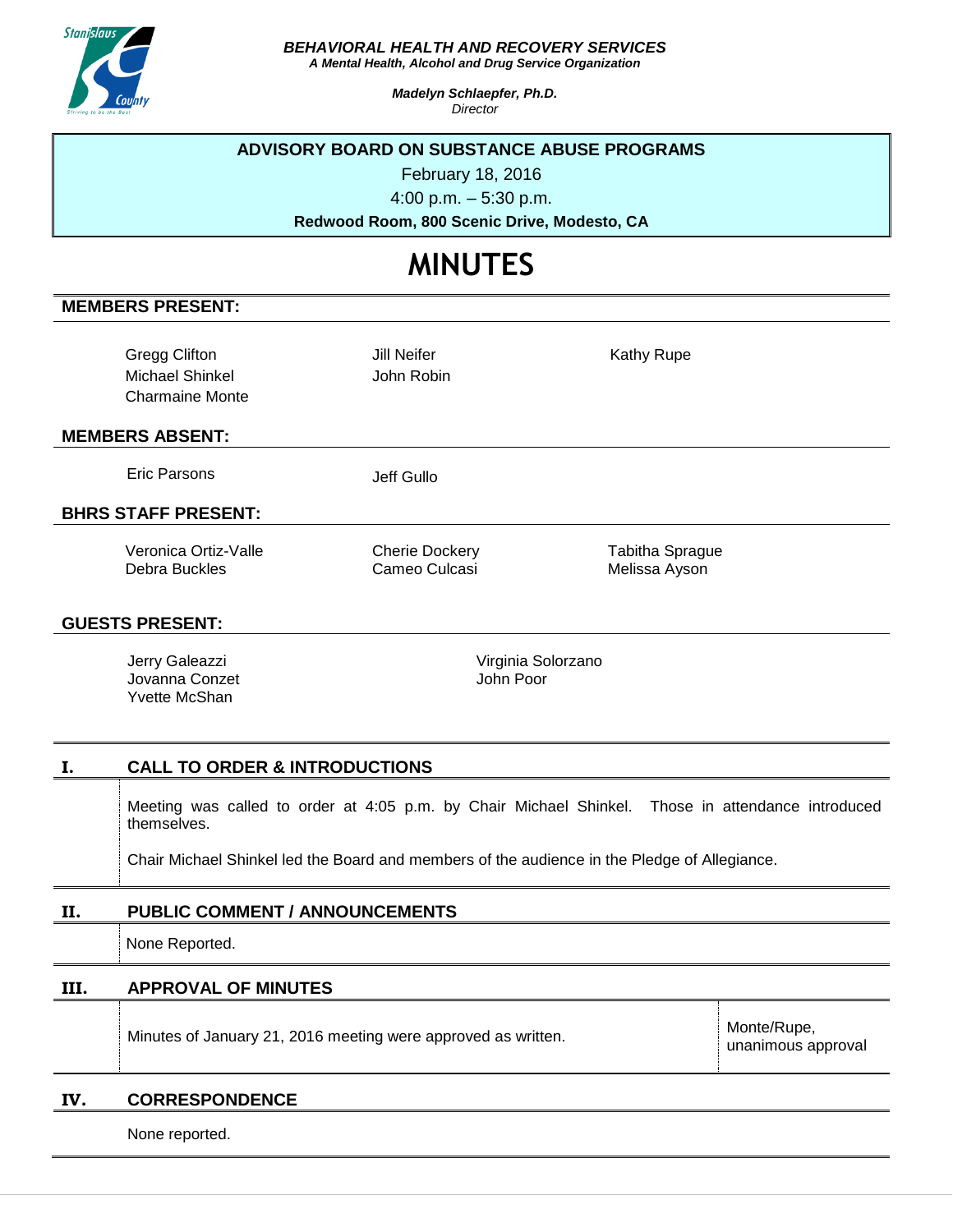## **ADVISORY BOARD ON SUBSTANCE ABUSE PROGRAMS**

February 18, 2016

4:00 p.m. – 5:30 p.m.

#### **Redwood Room, 800 Scenic Drive, Modesto, CA**

## **V. PRESENTATION: PROPOSITION 47 IMPACT**

Debra Buckles presented a PowerPoint presentation on the impacts of Proposition 47 at the local level. Prop. 47 became into law in November 2014, enacted to ensure that violent/serious offenders remain in prison, reducing certain non-serious and non-violent felonies to misdemeanors in efforts to reduce prison population and costs. Cost savings would be invested in mental health and substance use, K-12 supportive prevention services, and victim services. Debra explained the results of the impacts at the local level according to the number served in the Drug Court 13-month program, an effective evidenced-based practice program. Since the enactment of AB109 and Prop 47, the data comparison by case load from fiscal year 2008-2009 was 173, compared to 65 for fiscal year 2015/2016.

Handouts of the PowerPoint presentation were distributed.

#### **VI. COMMITTEE REPORTS**

#### **Executive:**

The Executive Committee set the agenda. The next ABSAP Executive meeting will be on Tuesday, March  $8<sup>th</sup>$ , 2016 at 4:00 p.m. The minutes were included in the packet.

#### **Substance Use Disorder Treatment Committee (SUD):**

The Substance Use Disorder Treatment Committee scheduled for February was canceled.

Chair Shinkel brought forth the recommendations to approve the suspension of the Substance Use Disorder Treatment Committee due to low member participation and requested that the census reports on SRC, Genesis, and CHS be included in the ABSAP meeting packets monthly.

John Robin motioned to approve the suspension of the SUD committee and to include census reports monthly. Charmaine Monte seconded the motion.

#### **Criminal Justice Oversight/Forensics Committee:**

The next quarterly meeting will be held Wednesday, April 27, 2016, 4:00 p.m., Adult Probation, 2<sup>nd</sup> Floor Conference Room, 801 11<sup>th</sup> Street, Suite B-100, Modesto.

#### **Prevention Committee:**

Chair Shinkel reported on the following Prevention updates:

- Our Coaches Super Clinic on January 30th was a huge success! The Coach's Playbook is a great resource with local data and a summary of the committed core components. I'll ask Nancy to bring over 25 copies of the Playbook for the ABSAP members.
- We will be hosting a Drop the Drugs event on DEA's National Take Back day, Saturday, April 30th from 10:00 a.m. - 2:00 p.m. Flyers will be coming out at the end of the month.
- March is Prescription Drug Abuse Awareness month and prevention will be having various activities to heighten awareness throughout the month of March.
- The FBI and DEA recently released a documentary titled "Chasing the Dragon". You can find it on YouTube and on the FBI's site. Jennifer recommends taking the time to watch the 49 minute video. The film is an excellent representation of the opioid addiction epidemic. Prevention is looking into hosting a showing at one of our Committed school sites in March.

Charmaine Monte reported that she will no longer attend the Prevention Network meeting effective immediately.